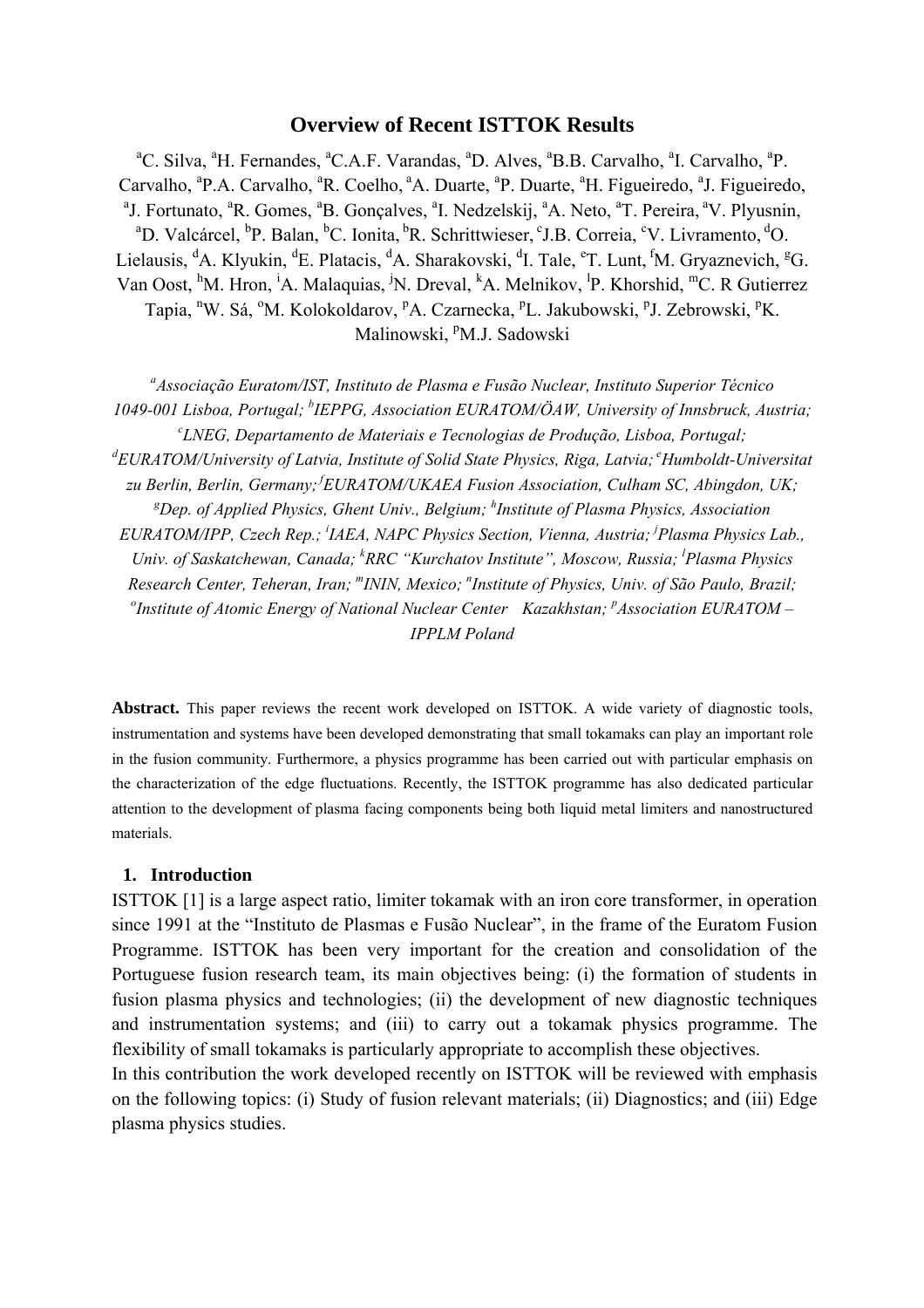#### **2. Study of fusion relevant materials**

Presently one of the main challenges for nuclear fusion technology is related to plasma-wall interaction. In large size devices (including ITER), plasma facing components (PFC) are submitted to high power loads under steady state operation that could even reach the  $GW/m<sup>2</sup>$ range during off-normal events in the divertor region. One possible solution for this issue is the use of liquid metal flow as they may provide an efficient mean to exhaust heat produced in the core plasma. Other possibility is the development of materials with high thermal conductivity compatible with fusion reactors. The use of nanostructured materials is a possible way to achieve the reactor requirements, although significant developments are still needed. Both approaches (liquid metals and nanostructured materials) are under investigation on ISTTOK, being the main achievements summarized below.

#### *2.1 Liquid metal limiter*

The interaction of a liquid gallium jet with plasma has been investigated on ISTTOK [2]. A stable, free flying liquid gallium jet has been developed with the aim of studying the relevance of liquid metals as plasma facing components. A comparison of the tokamak discharges with and without the plasma-liquid gallium jet interaction has been performed [3]. It is possible to conclude that the presence of the jet does not change significantly the discharge performance and that the radiation losses do not increase. The analysis of data clearly shows that the gallium jet only influences locally the ISTTOK plasma as no gallium radiation has been observed toroidally away from the jet. Furthermore, no gallium emission is detected in discharges without the gallium jet, meaning that there is no machine contamination. The experiments on ISTTOK proved that gallium jets are compatible with tokamak operation.

Recent activities in this area have been concentrated in the study of the liquid gallium jet power removal capabilities. The response of an IR sensor intended to perform the measurements of the gallium jet surface temperature was investigated. When absolutely calibrated, this diagnostic will provide an estimate on the power extraction capability of such a liquid metal jet in tokamaks. A HgCdTe (Mercury-Cadmium-Tellurium) sensor operated at cryogenic temperature (78 K) and specially designed to measure low temperature ( $>150 \text{ °C}$ ),

low emissivity materials like this kind of liquid metals has been tested. Since this sensor is sensitive in the infrared region of the spectra (peak efficiency from 6 to 7  $\mu$ m) the chosen optics (viewing window and collection lens) has to be transparent in this range. From the analyses of the obtained data, it has been possible to clearly identify the heating of each individual droplet (at this position the jet is already in droplets from) and also a clear shift of the jet due to electromagnetic forces (Figure 1). It is possible to



**Figure 1:** Signal response of the IR sensor for two different radial positions of the of the gallium injector.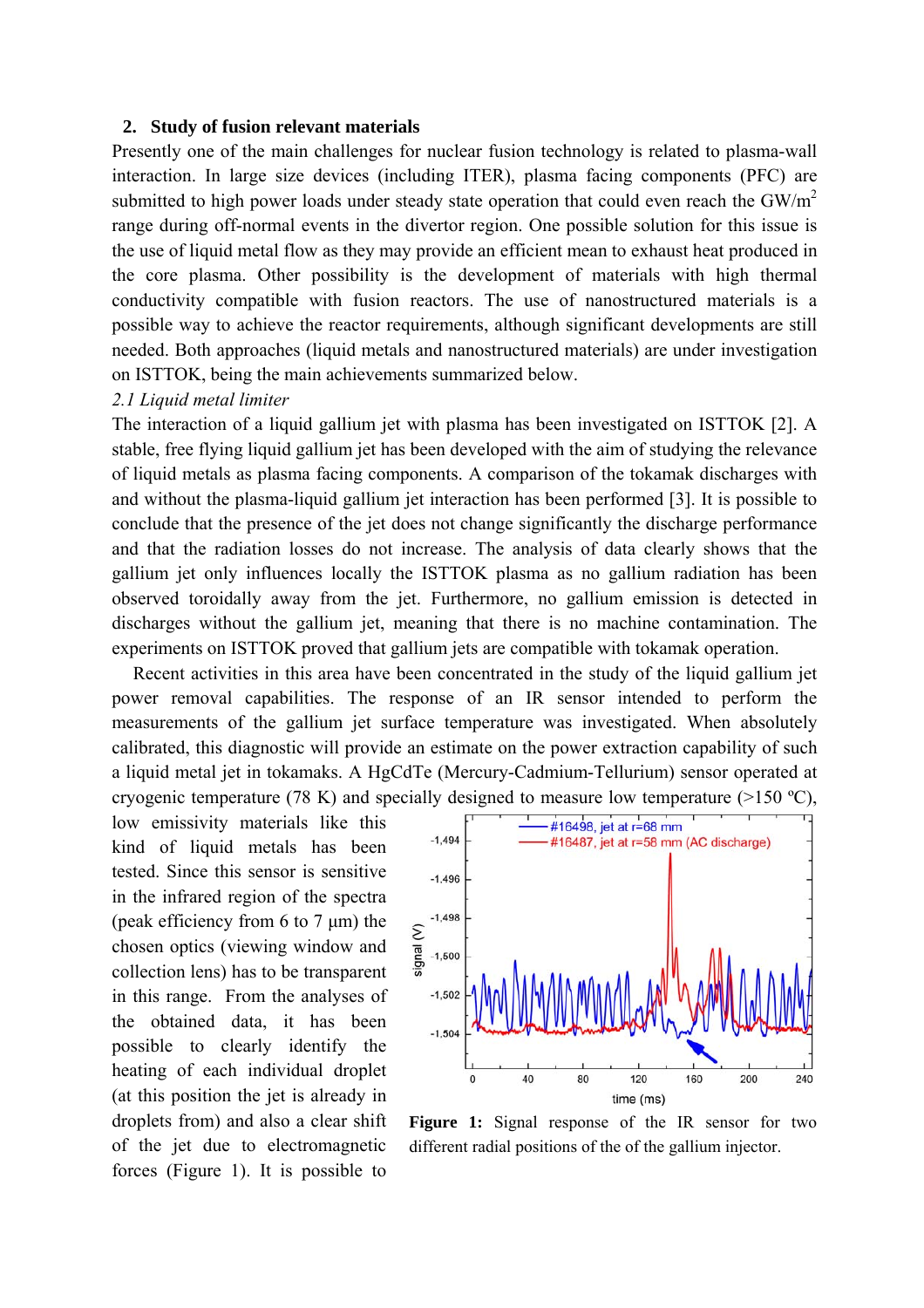observe a wavy formation corresponding to the droplet signal passing in front of the detector. The disappearance of this signal (at about  $160 \text{ ms}$ ) for the jet at  $r=68 \text{ mm}$  can be related to the motion of the jet that partially leaves the field of view (FOV) of the sensor. The signal for the jet at r=58 mm appears only in the detector FOV when the discharge occurs due to the influence of the forces. Measurements performed at that viewing port using a fast frame CCD camera have confirmed the displacement of the droplets, in front of the sensor FOV. These were only noticeable when a discharge occurred (no motion when no gas was injected in the chamber).

## *2.2 Nanostructured materials*

A novel material design in nuclear fusion reactors has been proposed based on W-nDiamond nanostructured composites [3]. Generally, a microstructure refined to the nanometer scale improves the mechanical strength due to a modification of plasticity mechanisms. Moreover, a highly specific grain-boundary area raises the number of sites for annihilation of radiation induced defects. However, the low thermal stability of fine-grained and nanostructured materials demands the presence of particles at the grain boundaries that can delay coarsening by a pinning effect. As a result, the concept of a composite is promising in the field of nanostructured materials. The hardness of diamond renders nanodiamond dispersions excellent reinforcing and stabilization candidates and, in addition, diamond has extremely high thermal conductivity. Consequently, W-nDiamond nanocomposites are promising candidates for thermally stable first-wall materials. The proposed design involves the production of W/W-nDiamond/W-Cu/Cu layered castellations. The W, W-nDiamond and W-Cu layers are produced by mechanical alloying followed by a consolidation route that combines hot rolling with spark plasma sintering (SPS). Layer welding is achieved by spark plasma sintering. Long term plasma exposure experiments are planned for ISTTOK and FTU.

## **3. Diagnostics**

One of the main activities of the ISTTOK team is the development and optimization of diagnostics. Some of the recent diagnostic developments are summarized in this contribution. *3.1 Bolometer tomography* 

A bolometer tomography diagnostic based on 3 linear 10-pixel detectors has been installed on the Portuguese tokamak [4]. One of the main objectives of this diagnostic is to supply the required feedback to the control system as the plasma position determination during AC operation based on magnetic probes system has been found to be inadequate during the current inversion due to the reduced plasma current. The Fourier-Bessel (FB) and Neural networks (NN) tomographic methods stand out due to their inherent speed necessary for realtime control. The performance and reliability of these methods have been compared. It has been found that although the FB based inversion proved to be faster, the NN reconstruction has fewer artifacts and is more accurate (Figure 2). The real-time tomographic algorithm based on the FB method has been implemented and tested on the computer acquiring the tomographic data. This computer is running the Real-Time Application Interface (RTAI) layer in Linux, so as to ensure that the algorithm is always run with the maximum priority. Off-line tests showed that each tomographic reconstruction is generated in about 40 µs;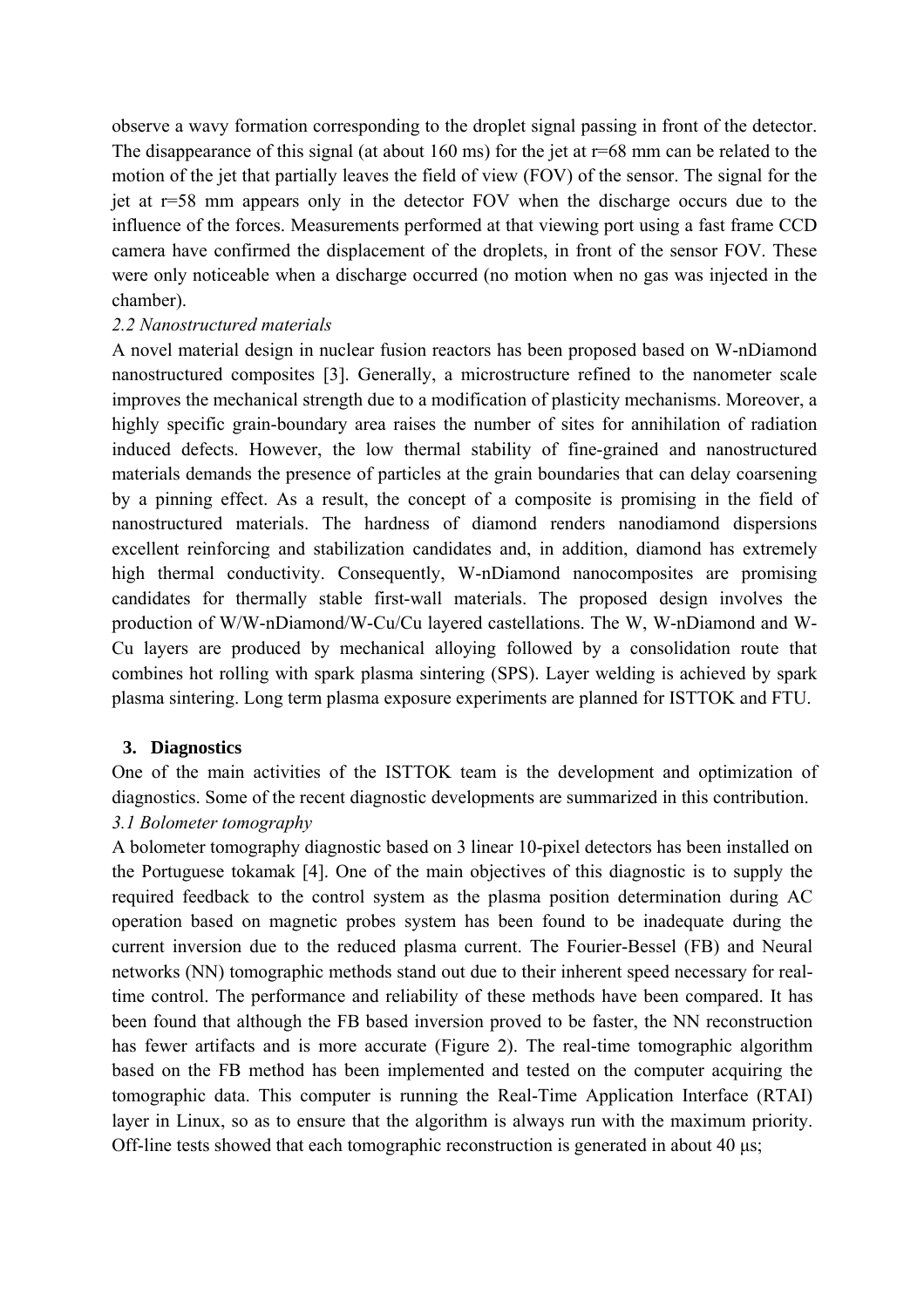

using Fourier-Bessel and Neural Networks algorithms for different ranges of measurement noise - a) has no noise, b) has 3% noise and c) has 5% noise. Clearly, the NN reconstructions are superior to the FB in any of the cases presented.

## *3.2 Heavy ion beam upgrade*

The use of a multi-cell array detector offers unique capabilities to the Heavy Ion Beam Diagnostic (HIBD) as it allows simultaneous measurements across the plasma column. New pre-amplifiers for the HIBD have been successfully tested with a bandwidth of 400 kHz, allowing the use of this diagnostic for fluctuations studies. Broad band (<100 kHz) fluctuations at plasma periphery associated with turbulent transport as well as quasi-coherent fluctuations in bulk plasma at frequencies between 100-200 kHz have been identified. The localization and frequency of the latter fluctuations correlate well with the MHD activity of the plasma.

*3.3 Detection of runaway electrons using Cherenkov-type detectors*

A new detector for the measurements of Cherenkov radiation emitted at the interaction of energetic electrons (superthermal and runaways) with AlN crystal was designed, manufactured and installed on the ISTTOK tokamak. Using this Cherenkovtype detector the runaway generation

regimes have been identified in the low-current ISTTOK discharges confirming previous results obtained by the numerical analysis of macroscopic plasma parameters. The population of the runaway electrons with energy higher than 80 keV has been recorded. Their energy is obviously higher than the critical energy for the runaway process in ISTTOK. The numerical evaluation of the experimental data has revealed that such electrons can be generated at the vicinity of the plasma centre and can be detected at the probe position [5].

## **4. Edge plasma physics studies**

Recently, the plasma physics studies on ISTTOK were concentrated mainly on the characterization of the edge turbulence. ISTTOK is equipped with two probe systems that allow the investigation of the edge fluctuations: (i) a 8-pin radially movable poloidal array of Langmuir probes with a resolution of 2 mm, installed in an equatorial port; and (ii) a 8-pin radial array of Langmuir probes with a spatial resolution down to 3 mm toroidally located at about 120º from the poloidal array and installed near the top of the poloidal cross-section. Such an experimental arrangement allows the investigation of the three dimensional characteristics of the edge fluctuations.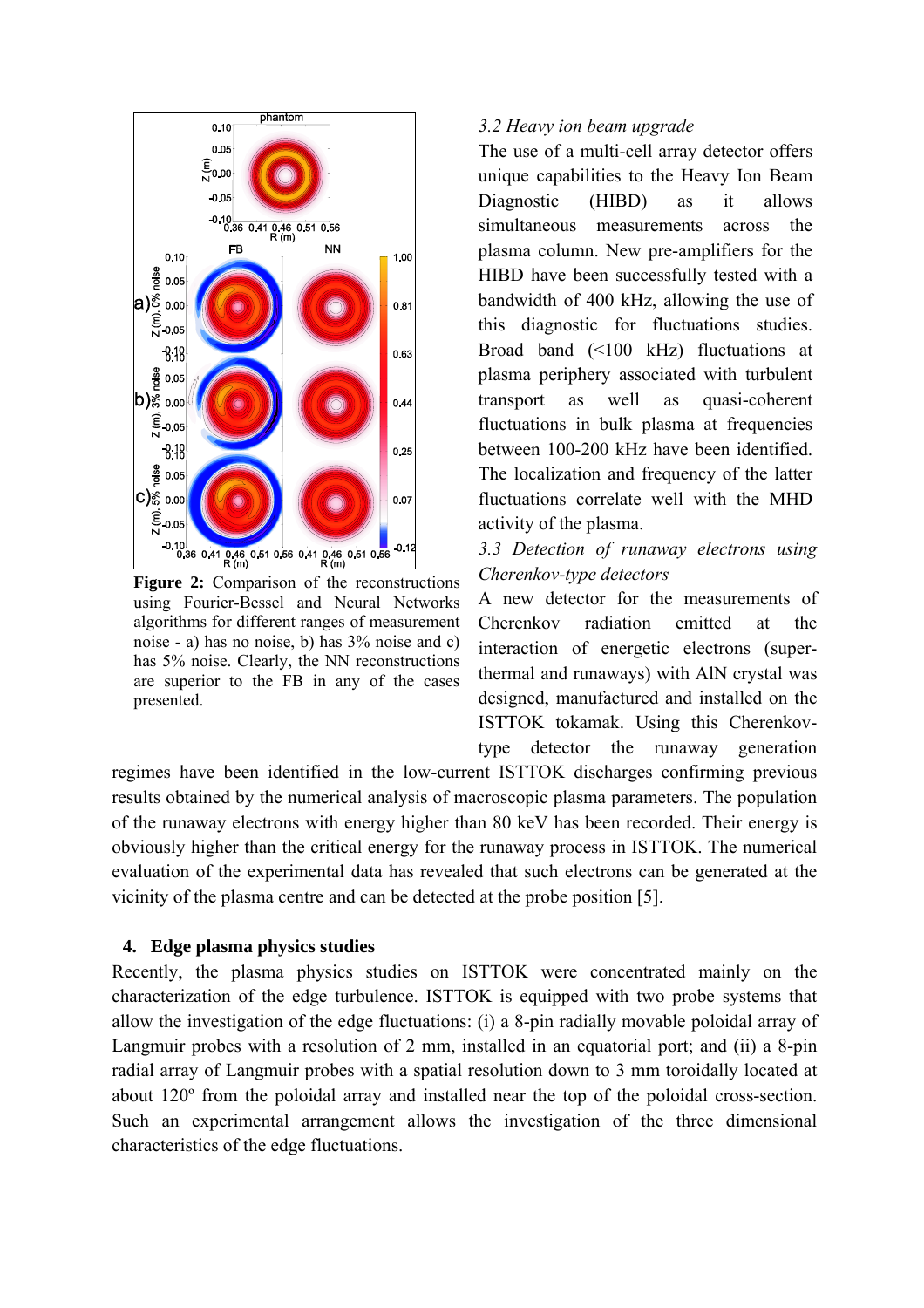It has been found that the ISTTOK fluctuations have distinct characteristics for  $r > a$  (SOL) and  $r \tilde{\le} a$  (edge plasma). Figure 3 shows the V<sub>f</sub> cross-correlation for pins poloidally separated by 4 and 8 mm, measured in the SOL and in the edge plasma regions, as well as the  $V_f$ autocorrelation. In the SOL, fluctuations are characterized by short correlations both in space and time (poloidal correlation length,  $\lambda_c \sim 10$  mm and autocorrelation time,  $\tau_c \sim 3-4$  µs). However, in the plasma edge, the autocorrelation time is significantly larger,  $\tau_c \sim 10$  µs, and the poloidal cross-correlation only shows a very small reduction across the 14 mm extension of the poloidal array ( $\lambda_c$  >> 14 mm).

Poloidal wavenumbers in the range of  $k_\theta$  < 3 cm<sup>-1</sup> and a broad frequency spectrum are observed in the SOL. Assuming a poloidally uniform structure, these wavenumbers correspond to poloidal mode numbers up to  $m = 25$ . In the edge plasma the wavenumbers are smaller,  $k_\theta$  < 1.0 cm<sup>-1</sup>, and the spectrum is dominated by low frequency components (10-25) kHz). Furthermore,  $k_{\theta}$  is close to zero for frequencies below 50 kHz consistent with a poloidally symmetric structure.

The I<sub>sat</sub> fluctuations have also been investigated and comparable results obtained. However, contrary to the observed with  $V_f$ , the I<sub>sat</sub> fluctuations are not dominated by the low frequency fluctuations. The relative magnitude of the low frequency fluctuations (ratio of the spectrum amplitude in the range 10-25 kHz to the total spectrum amplitude) is significantly smaller for  $I<sub>sat</sub>$  than for  $V<sub>f</sub>$ . As a consequence, the  $I<sub>sat</sub>$  fluctuations in the edge plasma show evidence of both turbulent and low frequency scales, clearly visible in the cross-correlation.

Results indicate that the characteristics of the potential fluctuations in the SOL are consistent with the typical broad band turbulent fluctuations while in the edge plasma they are dominated by low frequency oscillations consistent with a symmetric structure in the poloidal direction, characteristic of the geodesic acoustic mode, which for the ISTTOK edge plasma is expected to have a frequency of  $\sim$ 20 kHz (T<sub>i</sub> = T<sub>e</sub> = 20 eV). Furthermore, the amplitude of the density fluctuations in the 10-25 kHz range is significantly smaller than that of the potential as expected from the GAM theoretical predictions [6]. Results suggest therefore the existence of GAM-like modes in the edge plasma region of the ISTTOK tokamak.

Potential signals measured simultaneously at different toroidal locations show a striking similarity, particularly at low frequencies. To quantify the similarity between potential fluctuation probe signals the toroidal cross-correlation has been computed. Raw data for potential signals evolution, frequency spectra as well as toroidal cross-correlation (between potential signals measured by both probe arrays) are shown in figure 4. As illustrated in figure 4a, a clear similarity is observed between floating potential signals measured in the edge plasma by the two probe systems toroidally apart. Signals are dominated by a  $\sim$ 20 kHz oscillation with time varying amplitude (figure 4b). As shown in figure 4c, a high toroidal cross-correlation (up to .9) is found. As no significant phase shift is observed between signals measured by the probe systems poloidally and toroidally separated, results suggest that the potential has a  $m = 0$ ,  $n = 0$  structure compatible with GAM. Figure 4c also shows the amplitude of the  $V_f$  power spectrum in the range 15-25 kHz. Both long-range correlations and low frequency components show a significant degree of intermittency and a good correlation between them is found. The lifetime of the GAM is estimated to be  $\approx 100$  µs, which is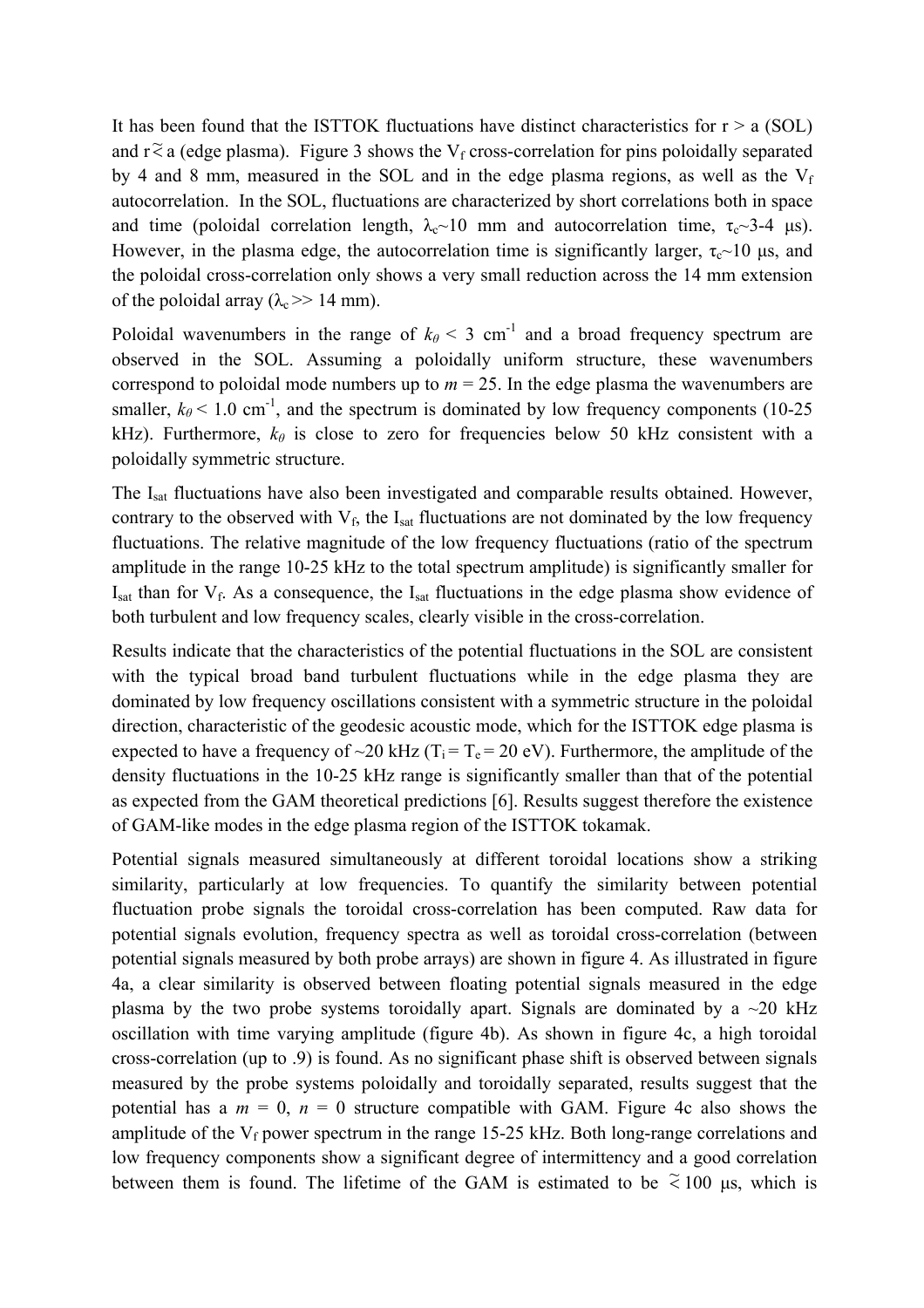compatible with the spectral width of the GAM peak,  $\sim$ 10 kHz. These findings show direct evidence of (intermittent and low frequency) long-range correlations for potential fluctuations in the plasma edge region.



**Figure 3**: Floating potential cross-correlation for pins poloidally separated by 4  $(C_{04})$  and 8 mm  $(C_{08})$ measured in the SOL and in the edge plasma. The  $V_f$  auto-correlation is also shown  $(C_{00})$  as well as the I<sub>sat</sub> cross-correlation in the edge plasma.



**Figure 4**: Time evolution of: (a)  $V_f$  measured simultaneously in two toroidal positions at r-a=  $-10$  mm; (b)  $V_f$  spectrogram; and (c) toroidal correlation between  $V_f$  signals together with the amplitude of the  $V_f$  power spectrum in the range 15-25 kHz.

#### **5. Joint Experiments**

IPFN has organized in October 2007 the Host Laboratory Experiment on the tokamak ISTTOK. The Joint Experiment was organized in cooperation with the IAEA in the framework of the IAEA Coordinated Research Project (CRP) on "Joint Research Using Small Tokamaks" with the participation of 24 scientists from 13.

Taking into account the ISTTOK scientific programme and the feedback from the preregistered participants the following areas were explored during the ISTTOK JE: (i) Study of the poloidal structure of the edge fluctuations; (ii) Tokamak operation in alternating current regimes; and (iii) Testing of the liquid metal limiter concept. These activities were successfully carried out being distributed in 5 experimental sessions. Other areas related with plasma engineering and diagnostics were also investigated, although with no dedicated experimental sessions attributed. These areas, organized in small workshops, included: (i) plasma diagnostics; (ii) plasma control; (iii) data acquisition; and (iv) remote data access.

Remote experimental sessions in the following weeks were also organized to complement the experiments performed during the JE in ISTTOK. The participants could run experiments using the ISTTOK remote participation tools. Working groups have been formed for data analysis and remote meeting regularly organized to plan experiments and discuss results.